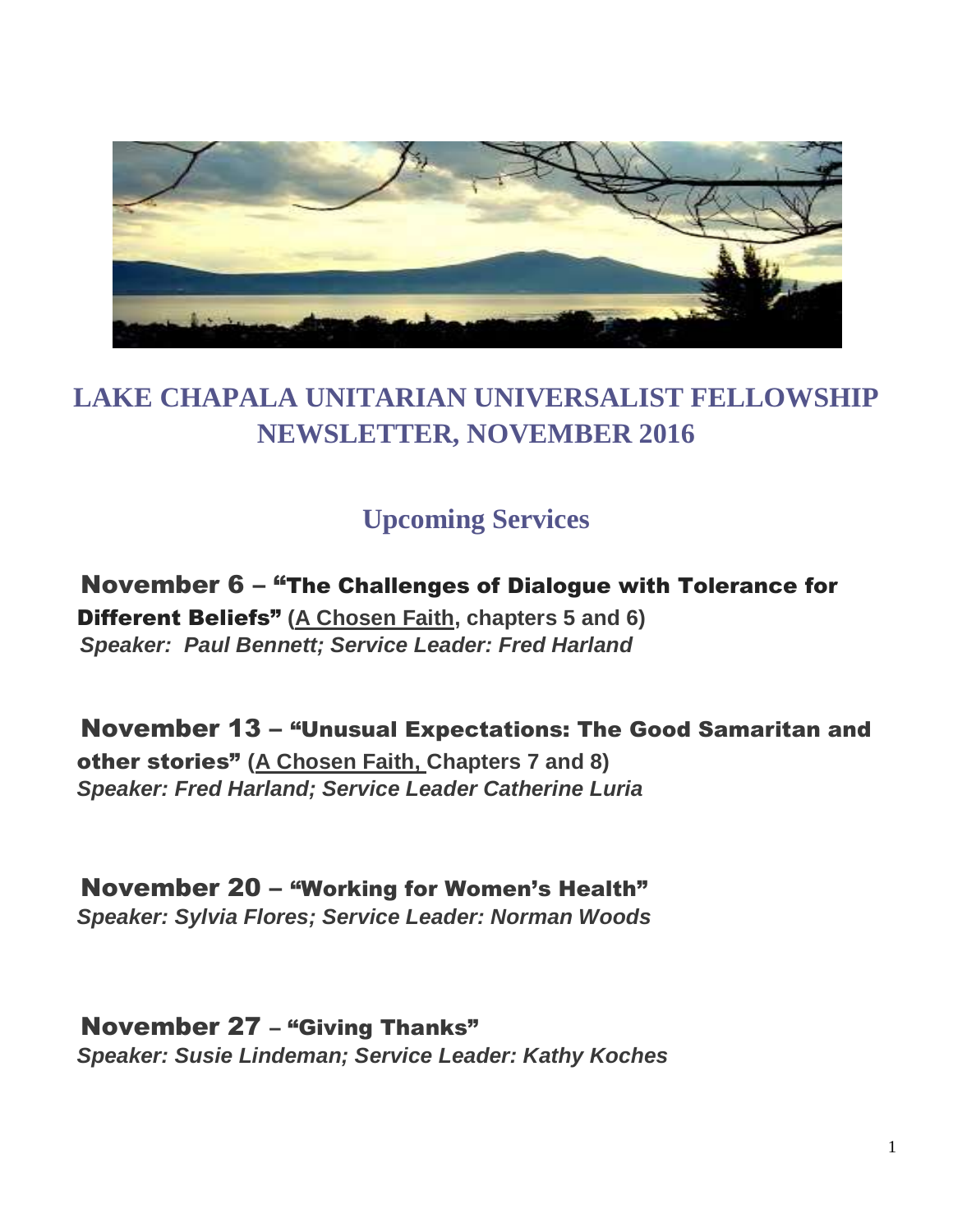## President's Report

# Photo Gallery



We were pleased to have **Rev. Daniel O'Connell visit us October 15th to 19th.** In addition to the service on Stewardship, Rev. O'Connell took part in a number of meetings which, I believe, will prove to be very important to our Fellowship in the future. The meetings covered a number of issues and generated lots of discussion. Here are the highlights:

Rev. O'Connell discussed how a Stewardship/pledging program could work and how it would assist us to predict revenues and expenditures and thus plan better. Such a program would be essential to putting in place ministerial or other support, and to providing stable Outreach funding.

He pointed out the many benefits of having a trained minister; and he outlined a proposal for hiring a half time contract minister who would be situated at Lakeside but part of the Houston Ministerial team that now services both the large First Unitarian congregation in Houston, as well as several smaller congregations.

I am grateful to Heidi MacLennan and Dave Miller for their work in organizing follow-up meetings to Daniel's visit. The Board will discuss the issues raised at its Nov  $11<sup>th</sup>$ meeting and will, I expect, have some recommendations for us. Thanks to everyone who participated in the discussions. These are exciting times!



*Rev. Daniel O'Connell speaks on Stewardship, October 16th .*



*Lori Fjelsted & Lynn Cleek- Dia de los Muertos Service, October 30th* 



**Happy Birthday Greetings** to the following members who have birthdays in November:

*David Miller (November 22nd) Norman Woods (November 24th)*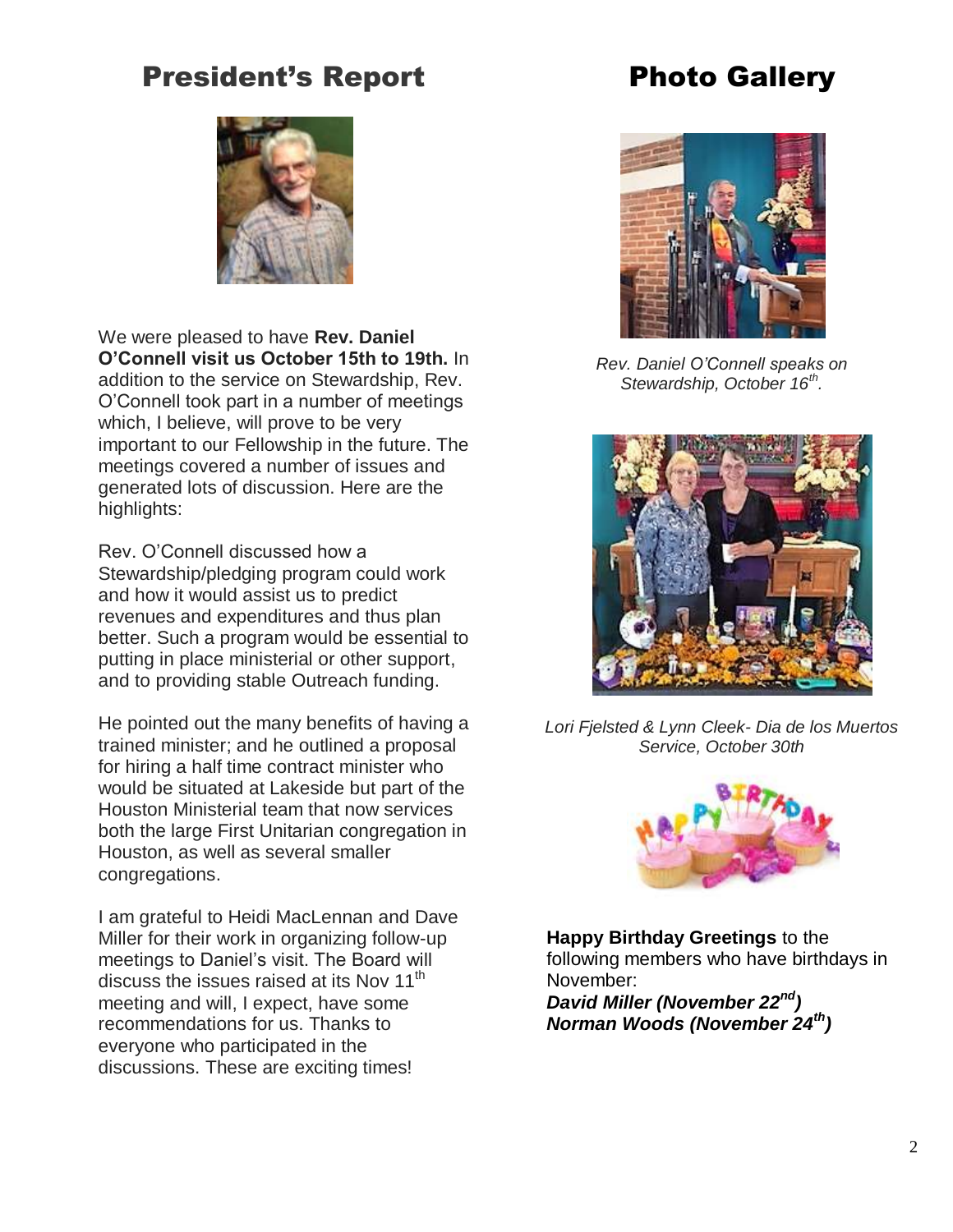### Mezcala Soccer Program

### Committee News



*By Frank Howell*

As many of you know, we have extended our outreach in Mezcala to include a soccer program for the youngest children in the primaria, ages 6-10. We have been running the program twice a week since mid-September, on Tuesdays and Fridays. We normally have between 15 and 20 children, both boys and girls, coming out to play.

We are very fortunate to have a local soccer coach assisting us, as without him, we would be seriously hampered in our ability to do this. He is Chevy Hernandez, and he calls himself a "jack of all trades." We are paying him a modest stipend, as we discovered he was turning down paying jobs to be able to come and coach for us. One of his primary jobs is driving people to Guadalajara or to the airport. (If you can use his services, his phone number is [331-207-5106.](tel:331-207-5106)) He speaks fluent English and is very reliable.

We are distributing refreshments to the youngsters after every practice. So to continue to do this and to pay Chevy, we need your weekly donations. **Please put your generous donations in the brown box on the welcome table each week.**



#### *From the Membership Committee:*

Donna Burroughs has been and continues to be very busy due to personal circumstances; therefore **Marty Weston** has agreed to be the Membership Committee Acting Chairperson.

Our committee is looking for one or two additional members. New committee members can be either full or part-time members. Please let one of our committee members (Jan Manning, Ellen McFarland, Trudy Crippen or Marty Weston) know if you are interested.

Currently our committee is looking into developing new name tags. We will keep the congregation informed of our progress.

#### *From the Sunday Service Committee:*

The Sunday Service Coordinator for January, February and March is **Mardele Harland**. If you have any suggestions for topics and/or speakers, please talk to or e mail Mardele. The Sunday Service Committee is looking for additional members. If interested, please speak to Chair, Kathy Koches or any member of the committee (Nancy Jordan-Zanot, Lew Crippen, Richard Clarke, Teresa Sande or Mardele Harland).